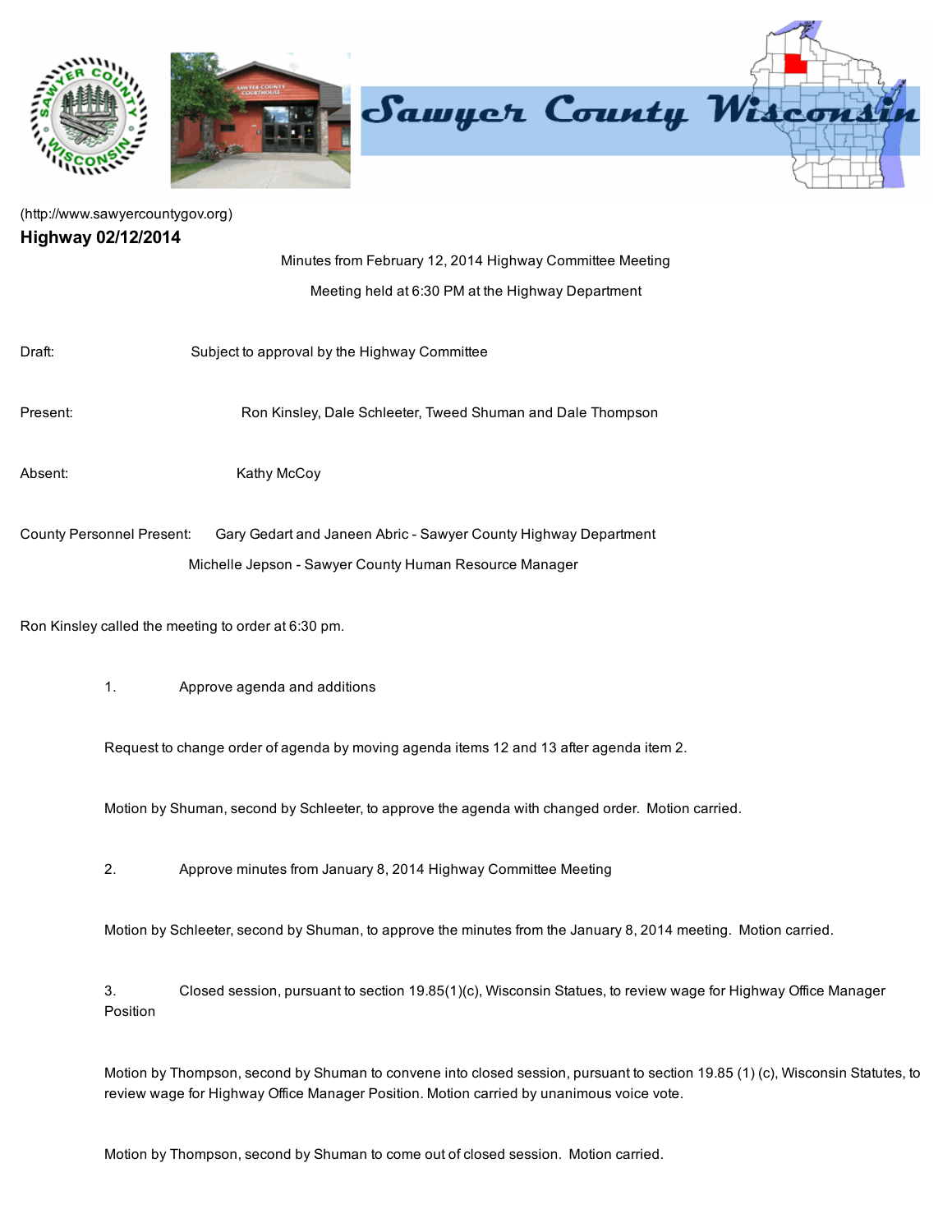4. Highway Committee many reconvene into open session following the closed session to announce or take action on matters addressed in the closed session.

Motion by Thompson, second by Shuman to increase the Highway Office Manager Position wage \$1.00/hour effective February 23, 2014. Motion carried. Schleeter voted no and indicated it wasn't the right time. Funding to come from the Highway Department Administrative account.

- 5. Audience recognition
- 6. Discuss/approve renewal of all existing ATV routes

February is the annual ATV route renewal. Gary spoke with Don Mrotek and there have been no reported issues, complaints or changes on the ATV routes. Mapping of routes has not been completed. It turned out to be a more extensive project than expected and is not a priority item at this time. Written routes are attached.

Motion by Shuman, second by Schleeter to approve the renewal of all existing ATV routes. Motion carried.

7. Discuss Administrative Rate

A state wide survey was recently taken regarding the Administrative Rate charged on amounts invoiced for labor, fringe benefits, machinery and materials. Sawyer County has been charging a 3% Administrative Rate for local districts. This rate is less than the established State rate, currently 4.44%. Summary of results attached.

Motion by Shuman, second by Thompson to approve the Administrative Rate in accordance to the annually established State rate effective March 1, 2014. Motion carried.

8. Discuss request by County Board to consider establishing a procedure to review, prioritize and reduce the County's expenditures during 2014.

Michelle Jepson provided the committee with an update from the recent Department Head meeting. The suggestion to look at programs mandated compared to programs not mandated was discussed.

## 9. Commissioner's Report

Highway crew has been working on snow and ice control as well as shoveling bridges. No brushing has been done. Highway employees have all completed their Job Description Questionnaires (JDQ) from Carlson Dettmann Consulting, LLC for the Classification/Compensation Study. There weren't any workers compensation injuries reported last month, however that was incorrect. There is currently one workers compensation injury pending investigation. With permission, Gary would like to send six employees to "Best Paving and Compaction Practices Seminar" at the Washburn County Highway Department on April 2014. The seminar is free of charge. Gary Gedart and Robert Hill will be attending the American Birkebiener meeting on February 14, 2014. The Highway Department will have four Equipment Operators and trucks hauling snow on February 19, 2014 in preparation for the events. Dale Schleeter and Gary Gedart attended the Winter Road School Conference in January and reported it was well attended and had a record number of vendor booths. Gary reported that Ron Chamberlain was elected Secretary of the association. Ken Hanson, Anderson, Hager and Moe, completed the inventory counts at Highway Shop today. Gary reported the theft of salt/sand at the Hayward shop on February 5, 2014. Matter is under investigation.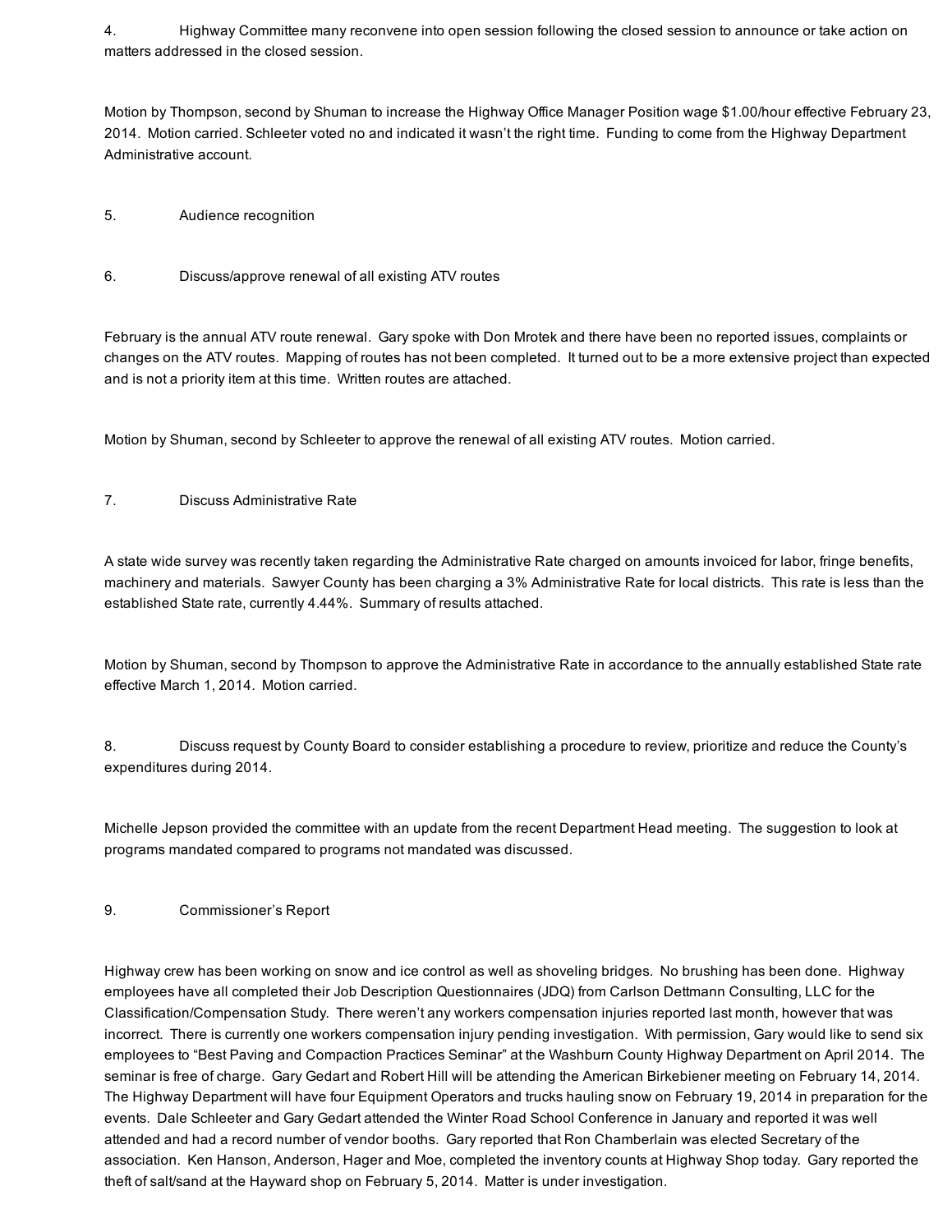Motion by Thompson, second by Shuman to approve the Commissioner's Report. Motion carried.

#### 10. Old Business

Overtime reports were provided for review. Mike Coleson, IT Department, upgraded the scanner for Teresa McCue, Account Clerk for scanning AP invoice into NewWorld. New scanner is much more efficient and process has improved from last month. Follow up discussions included accounts payable new vendor entry and address changes, email out of office attendant and programmable thermostats at the shops. Janeen is working with Digital Security on camera concerns. If a new camera is required, purchase price is estimated at \$195.00. On January 16, 2014, Como Oil has installed monitors on the tanks/phone lines to monitor fuel levels. Janeen reported less than 5000 gallons of the 13,000 gallons of propane remain. The Highway Department recently signed a contract with Waste Management for services reducing invoices \$30/month for 2014.

## 11. Other matters for discussion only

Highway Department is using Metrofax to send/receive fax documents at an expense of \$80/year. Depending on how it works, the Highway Department may be able to eliminate the expense of a fax line in the future. Gary reported a shop garage door was discovered open one night during the recent cold spell. Minimal damage was done with repair costs totaling \$22.00.

12. Out of County Travel

Gary Gedart to attend Commissioner Training in Stevens Point, WI on March 24 and 25, 2014.

Motion by Shuman, second by Thompson to approve the out of county travel. Motion carried.

13. Review and approve January vouchers

Motion by Thompson, second by Schleeter to approve the January vouchers. Motion carried.

14. Adjournment

Motion by Shuman, second by Schleeter to adjourn at 7:30 p.m. Motion carried.

#### ATV Routes

| Date    | Road        | Limits                                |
|---------|-------------|---------------------------------------|
| 7/6/04  | CTH W       | <b>Winter Village Limits</b>          |
| 2/13/03 | <b>CTHG</b> | Dam Road - Dorscheid Road             |
| 4/9/03  | CTH G       | Dam Road - 2000 Feet west of Dam Road |
|         |             |                                       |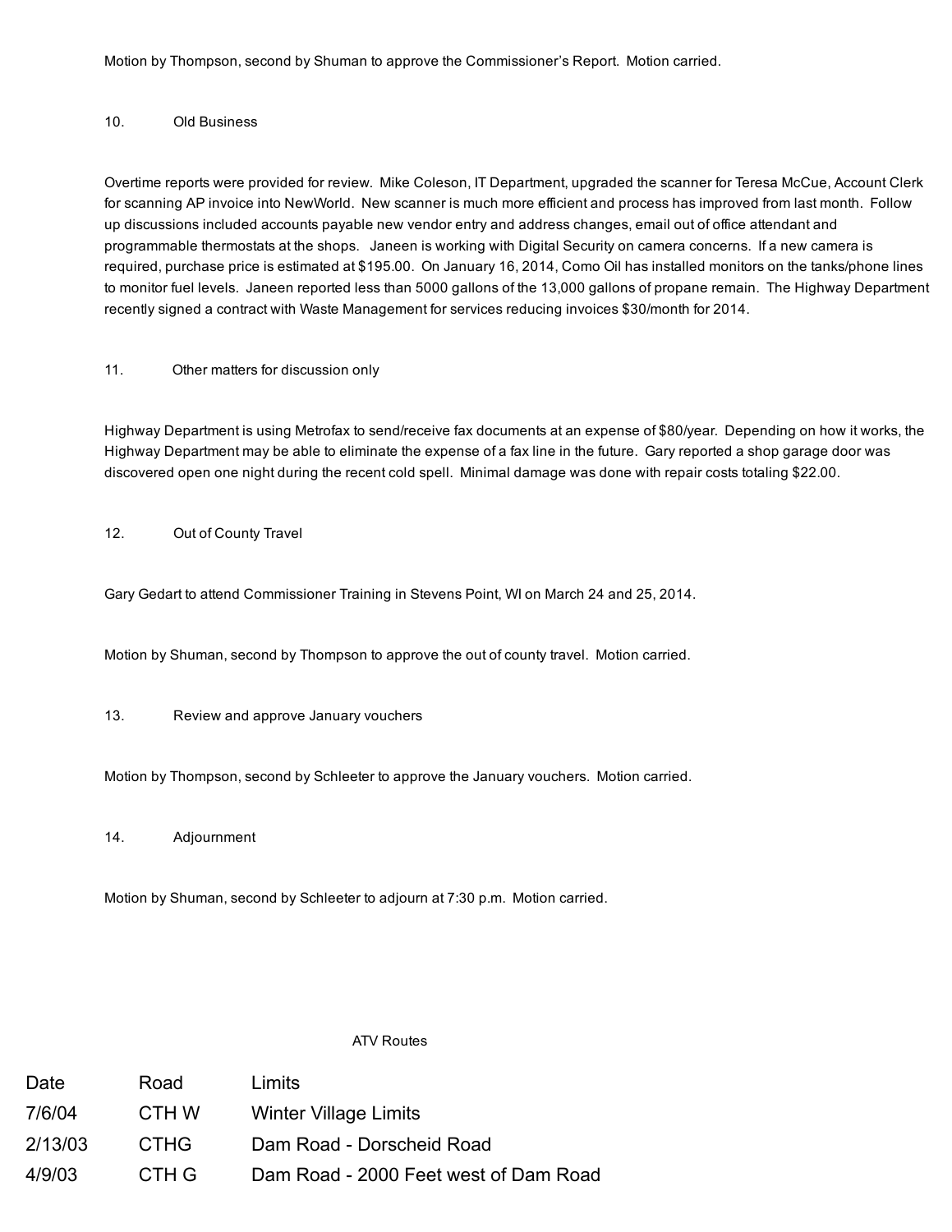| 6/11/07  | CTH <sub>C</sub>           | Irish Road - J4 mile past Irish Road                                 |  |  |
|----------|----------------------------|----------------------------------------------------------------------|--|--|
| 7/11/07  | CTH W                      | Area from Bob Borchardf s to STH 70                                  |  |  |
| 1/10/08  | CTH <sub>B</sub>           | Chippewa Trail - east 320 feet to existing trail                     |  |  |
| 5/8/08   | <b>CTHG</b>                | <b>River Road-STH 70</b>                                             |  |  |
| 6/12/08  | <b>CTHG</b>                | Polish Road - River Road                                             |  |  |
| 8/11/08  | <b>CTHW</b>                | Thornapple Grade - Bear Lane                                         |  |  |
| 9/10/08  | CTH <sub>C</sub>           | STH 70-Chafer Road                                                   |  |  |
| 9/10/08  | CTH <sub>F</sub>           | Sissabagama Road - Right-of-Way Road                                 |  |  |
| 10/9/08  | CTH W                      | Flambeau Forest Inn-Johnson Road                                     |  |  |
| 2/11/09  | CTH <sub>00</sub>          | USH 63-Old OO                                                        |  |  |
| 6/11/09  | <b>CTHW</b>                | Lagoon Road - South 1300 feet                                        |  |  |
| 6/11/09  | <b>CTHG</b>                | Dam Road - Fire#5486 (distance of 1.1 miles)                         |  |  |
| 12/10/09 | <b>CTHG</b>                | Dorscheid Road - Polish Road                                         |  |  |
| 12/10/09 | CTH W                      | West Lane - West Fork Bridge (to connecting trail)                   |  |  |
| 1/13/10  | <b>CTHM</b><br>(S)         | South Fork Flambeau River Bridge (connects to trail on<br>both ends) |  |  |
| 6/10/10  | CTH BB                     | Washburn County Line-STH 70                                          |  |  |
| 1/7/10   | CTH W                      | Lake Winter Road - Price Dam Road                                    |  |  |
| 1/7/10   | CTH GG                     | Dead Horse Parking Area - ATV Trailhead                              |  |  |
| 12/8/10  | CTH H                      | Beaverbrook Road - STH 27                                            |  |  |
| 2/9/11   | <b>ALL EXISTING ROUTES</b> |                                                                      |  |  |
| 2/8/12   | <b>ALL EXISTING ROUTES</b> |                                                                      |  |  |
| 6/13/12  | CTH <sub>00</sub>          | USH 63 - Northern Lights Road                                        |  |  |
|          |                            |                                                                      |  |  |

2/13/13 ALL EXISTING ROUTES

# Highway Administrative Charge

|                           | Local | Local   | County                     | <b>State</b> |
|---------------------------|-------|---------|----------------------------|--------------|
| <b>COUNTY Districts</b>   |       | Departs | Levy Activity 2014<br>Rata |              |
| Adams<br>County           | 4.44% | 4.44%   | 4.44%                      | 4.44%        |
| Barron<br>County          | No    | No      | No                         | 4.44%        |
| <b>Bayfield</b><br>County | 4.44% | 4.44%   | No                         | 4.44%        |
| <b>Buffalo</b><br>County  | 4.44% | 4.44%   | no                         | 4.44%        |
| Burnett<br>County         | 2%    | 2%      | No                         | 4.44%        |
| <b>Clark County</b>       | No    | No      | No                         | 4.44%        |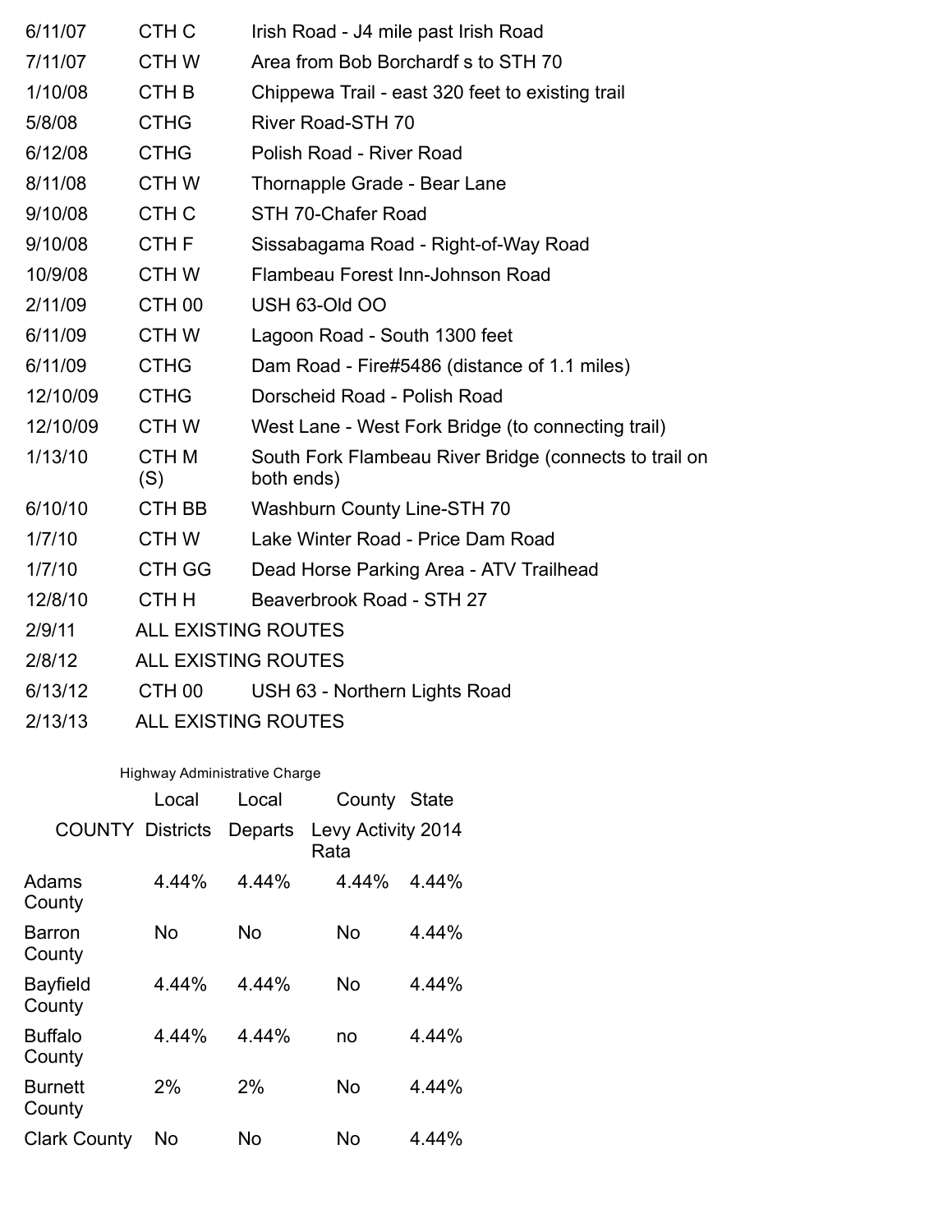| Columbia<br>County          | 4.44% | 4.44%     | No        | 4.44% |
|-----------------------------|-------|-----------|-----------|-------|
| Crawford<br>County          | No    | No        | No        | 4.44% |
| Dane County                 | 4.44% | No        | <b>No</b> | 4.44% |
| Dodge<br>County             | 4.44% | No        | No        | 4.44% |
| Door County                 | 4%    | 4%        | 4%        | 4.44% |
| Douglas<br>County           | 4.44% | No        | No        | 4.44% |
| Eau-Claire<br>County        | 4.73% | 4.73%     | No        | 4.44% |
| Florence<br>County          | 4.44% | 4.44%     | 4.44%     | 4.44% |
| Fond du Lac<br>County       | 4.44% | 4.44%     | 4.44%     | 4.44% |
| <b>Green Lake</b><br>County | 4.44% | <b>No</b> | No        | 4.44% |
| Iowa County                 | 4.44% | No        | 4.44%     | 4.44% |
| Iron County                 | 4.44% | 4.44%     | No        | 4.44% |
| Jackson<br>County           | 10%   | 10%       | no        | 4.44% |
| Jefferson<br>County         | 6.00% | No        | No        | 4.44% |
| Juneau<br>County            | 4.44% | 4.44%     | No        | 4.44% |
| Juneau<br>County            | 4.44% | 4.44%     | No        | 4.44% |
| Kewaunee<br>County          | 3.00% | 3.00%     | 4.50%     | 4.44% |
| La Crosse<br>County         | No    | No        | No        | 4.44% |
| Lafayette<br>County         | No    | No        | No        | 4.44% |
| Langlade<br>County          | No    | No        | Yes       | 4.44% |
| Lincoln<br>County           | 4.44% | 4.44%     | 4.44%     | 4.44% |
| Manitowoc<br>County         | 4.00% | No        | 5.00%     | 4.44% |
| Marathon<br>County          | 4.44% | No        | No        | 4.44% |
| Marinette<br>County         | 4.44% | 4.44%     | 4.44%     | 4.44% |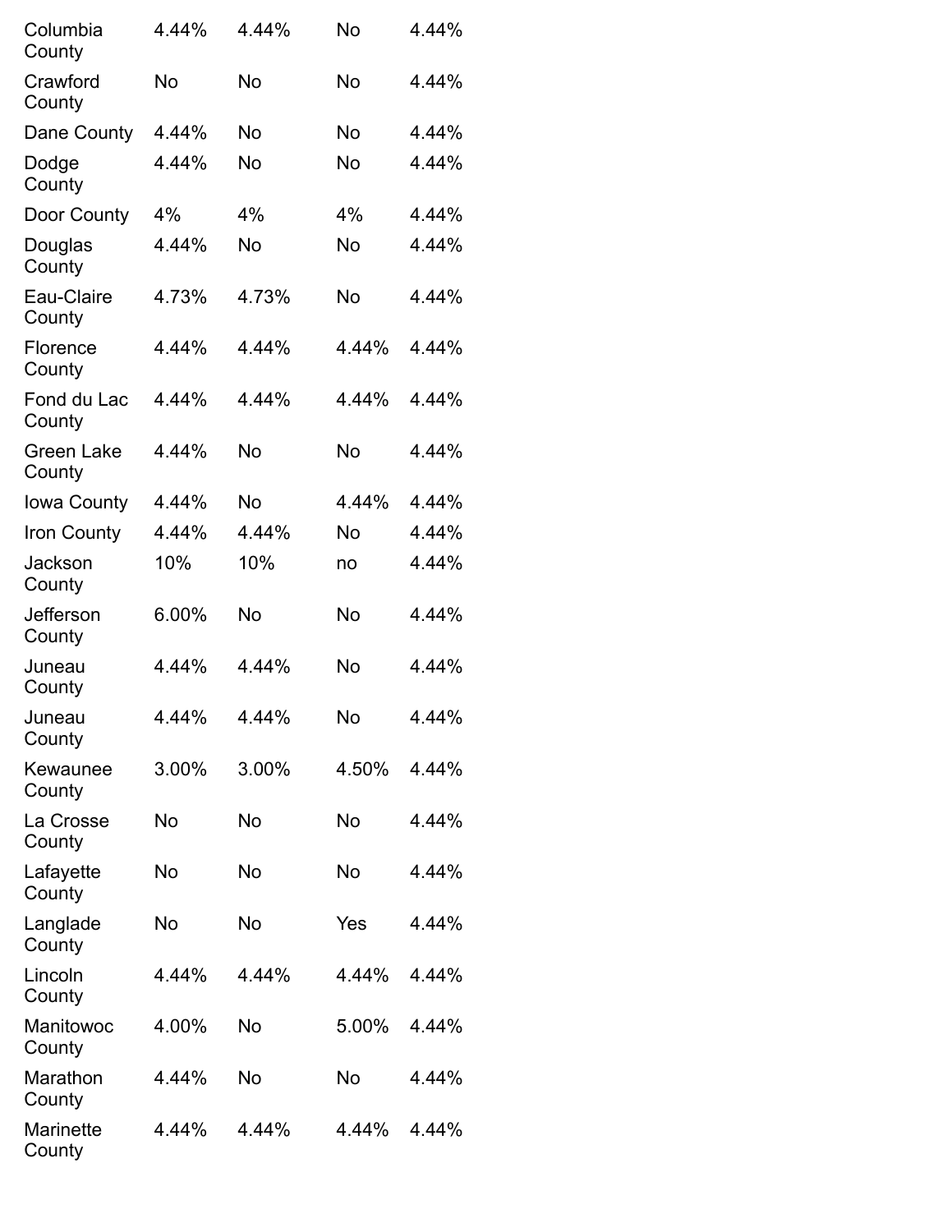| Marinette<br>County       | 4.44%     | 4.44% | 4.44%         | 4.44% |
|---------------------------|-----------|-------|---------------|-------|
| Menominee<br>County       | 4.44%     | 4.44% | No            | 4.44% |
| Milwaukee<br>County       | 4.44%     | No    | <b>No</b>     | 4.44% |
| Oconto<br>County          | 4.44%     | 4.44% | 4.44%         | 4.44% |
| Oneida<br>County          | 4.00%     | 4.00% | No            | 4.44% |
| Outagamie<br>County       | 2.50%     | 2.50% | Start<br>2014 | 4.44% |
| Ozaukee<br>County         | 4.00%     | No    | No            | 4.44% |
| Pepin<br>County           | 4.44%     | 4.44% | No            | 4.44% |
| Pierce<br>County          | 4.50%     | No    | 4.50%         | 4.44% |
| <b>Polk County</b>        | 4.44%     | No    | No            | 4.44% |
| Portage<br>County         | Yes       | No    | yes           | 4.44% |
| <b>Price County</b>       | 4.44%     | No    | No            | 4.44% |
| Richland<br>County        | No        | No    | No            | 4.44% |
| <b>Rock County</b>        | 4.44%     | 4.44% | no            | 4.44% |
| <b>Rusk County</b>        | 4.00%     | 4.00% | 4.00%         | 4.44% |
| Sawyer<br>County          | 3.00%     | No    | No            | 4.44% |
| Shawano<br>Caunty         | 1.50%     | 1.50% | 4.73%         | 4.44% |
| Sheboygan<br>County       | 5.20%     | 5.20% | 5.20%         | 4.44% |
| <b>St Croix</b><br>County | <b>No</b> | No    | No            | 4.44% |
| Taylor<br>County          | 1%        | 1%    | No            | 4.44% |
| Vernon<br>County          | 5%        | 5%    | No            | 4.44% |
| Vernon<br>County          | 5.00%     | 5.00% | no            | 4.44% |
| <b>Vilas County</b>       | 4.44%     | 4.44% | 4.44%         | 4.44% |
| Walworth<br>County        | 4.44%     | 4.44% | No            | 4.44% |
| Waukesha<br>County        | 4.44%     | No    | No            | 4.44% |